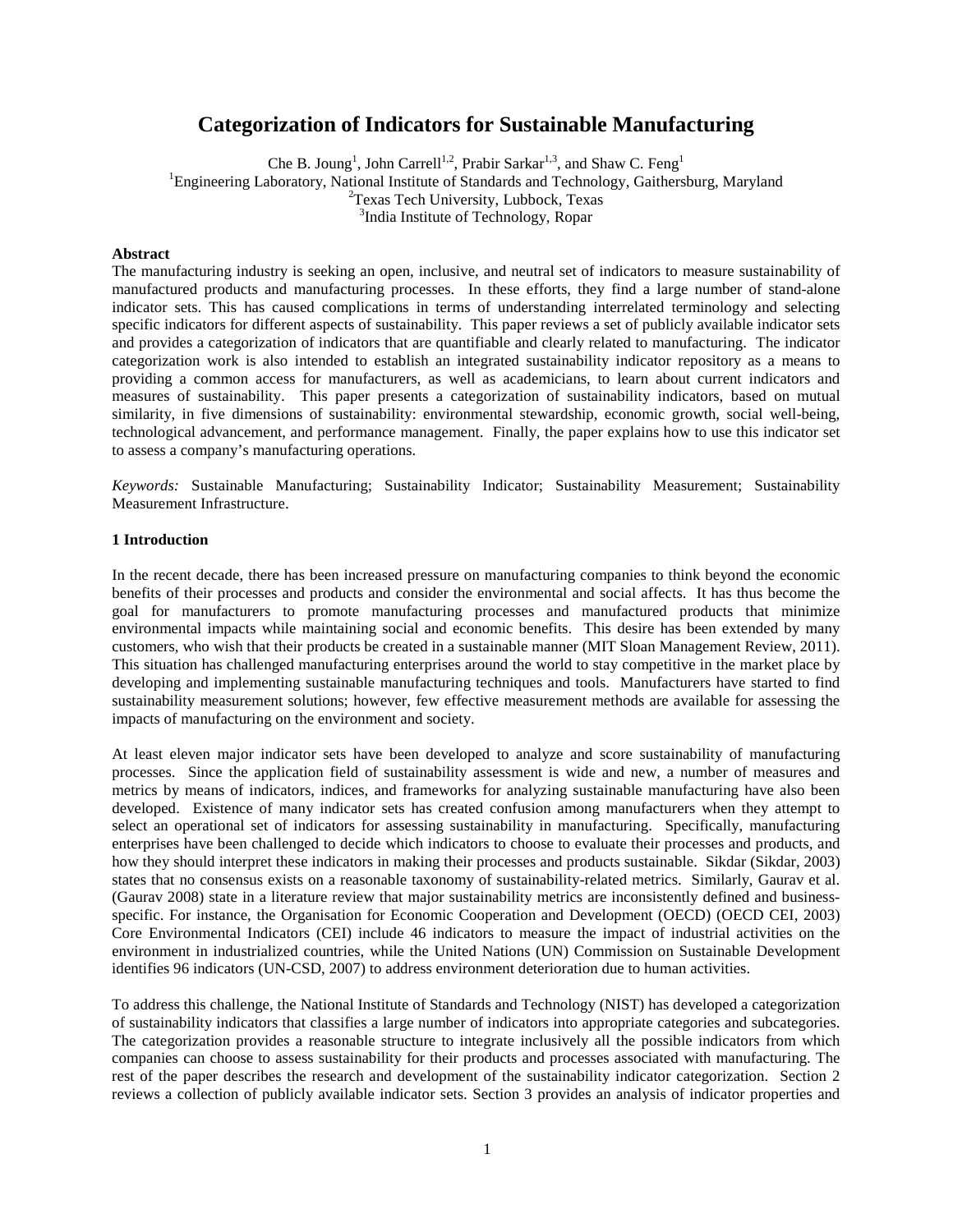criteria used to evaluate indicators. Section 4 presents the methodology to categorize these indicators into a hierarchal indicator map. Section 5 suggests how to apply the right indicators for company-specific sustainability measurement needs, and Section 6 summarizes this work.

## **2 Indicator Sets Review**

An indicator set is a group of indicators that comprise a holistic view of sustainability. Combining indicators from the more common environmental, economic, and social dimensions and evaluating those indicators together is a practice to measure the sustainability on a much larger scale than individual indicators. Results from the measurement help companies create focus areas for improvement in regards to sustainability.

Interpretability with indicator sets is, however, a key issue because the complexity of the interrelationships of indicators causes a number of contrary conclusions about the level of sustainability and what can be done to improve it (Kibira et al., 2009; Ueda et al., 2009). In contrast to indicator sets, indices provide a more straightforward conclusion on the level of sustainability because they rely on weight-based mathematical methods to aggregate many indicators into a single score. An index aggregates several indicators, e.g., Environmental Vulnerability Index (consists of indicators of hazards, resistance, and damage). With a single score, a sustainability level can be set and used as a metric for performance. In regards to how to improve the sustainability, contrary opinions can be drawn because of the compositions and interpretations of the indicators of an index. Because of these difficulties, a number of indicators, sets, and indices have been developed by organizations in an attempt to match the various<br>levels of decision making for sustainability. Various levels are from the process/product level, Various levels are from the process/product level, company/organization level, and nation/region level, to the global level (OECD, 2010).

Through a literature review, we found the following eleven indicator sets that are publicly available. They include many indicators that can be used to measure sustainability in manufacturing processes. A summary is provided as follows.

- 1. *Global Report Initiative (GRI):* The GRI is a voluntary sustainability reporting initiative for organizations. The GRI consists of 70 indicators that are identified within the three main dimensions of sustainability: economy, environment, and society. In reporting, an organization would record and report the actual numbers for chosen individual indicators. Using the report, the organization's sustainability performance according to the GRI or internal entities can be analyzed and tracked. The purpose of such reporting is for evaluation and tracking for decision-making at multiple levels of the organization including: management, operations, and internal or external stakeholders (GRI 2006; Staniskis 2009).
- 2. *Dow Jones Sustainability Indexes (DJSI):* The DJSI assesses the financial and sustainability performance of the top 10 % of the companies in the Dow Jones Global Total Stock Market Index. The results of the index are used as criteria for investors and investment firms. Analysis by media and stakeholders along with a questionnaire for the organization forms the basis of the index. The index evaluates the performance of a company in 12 criteria, covering mainly the economic dimension, but also includes some aspects of the environmental and social dimensions (SAM Indexes 2007).
- 3. *2005 Environmental Sustainability Indicators (ESI):* The 2005 ESI was developed by the Yale Center for Environmental Law & Policy for measuring and evaluating environmental stewardship for regions and countries. The ESI is a single value index that is an aggregate of six policy categories and 21 core factors consisting of 68 indicators. An ESI value for one country is the average of 68 indicators within the 21 factors (ESI 2005).
- 4. *Environment Performance Index (EPfI):* The EPfI, developed at Yale University, complements the ESI by assessing the policy performance of countries in reducing environmental stresses on human health, enhancing ecosystem vitality, and sustaining natural resource management. The focus of the EPfI is in its 19 indicators for which these environmental stresses are measured (EPfI 2010).
- 5. *United Nations-Indicators of Sustainable Development (UN-CSD):* The UN-CSD developed by the United Nations (UN) Commission on Sustainable Development (CSD) assesses the degree of sustainable development of a country or region. The latest version of UN-CSD was finalized in 2006 and contains 96 indicators. The indicators are categorized by 14 themes that account for the economic, social, and environmental health of developing countries (UN-CSD 2007).
- 6. *Organisation for Economic Cooperation and Development (OECD) Core Environmental Indicators (CEI):* The OECD CEI was designed for monitoring environmental conditions for sustainable development of member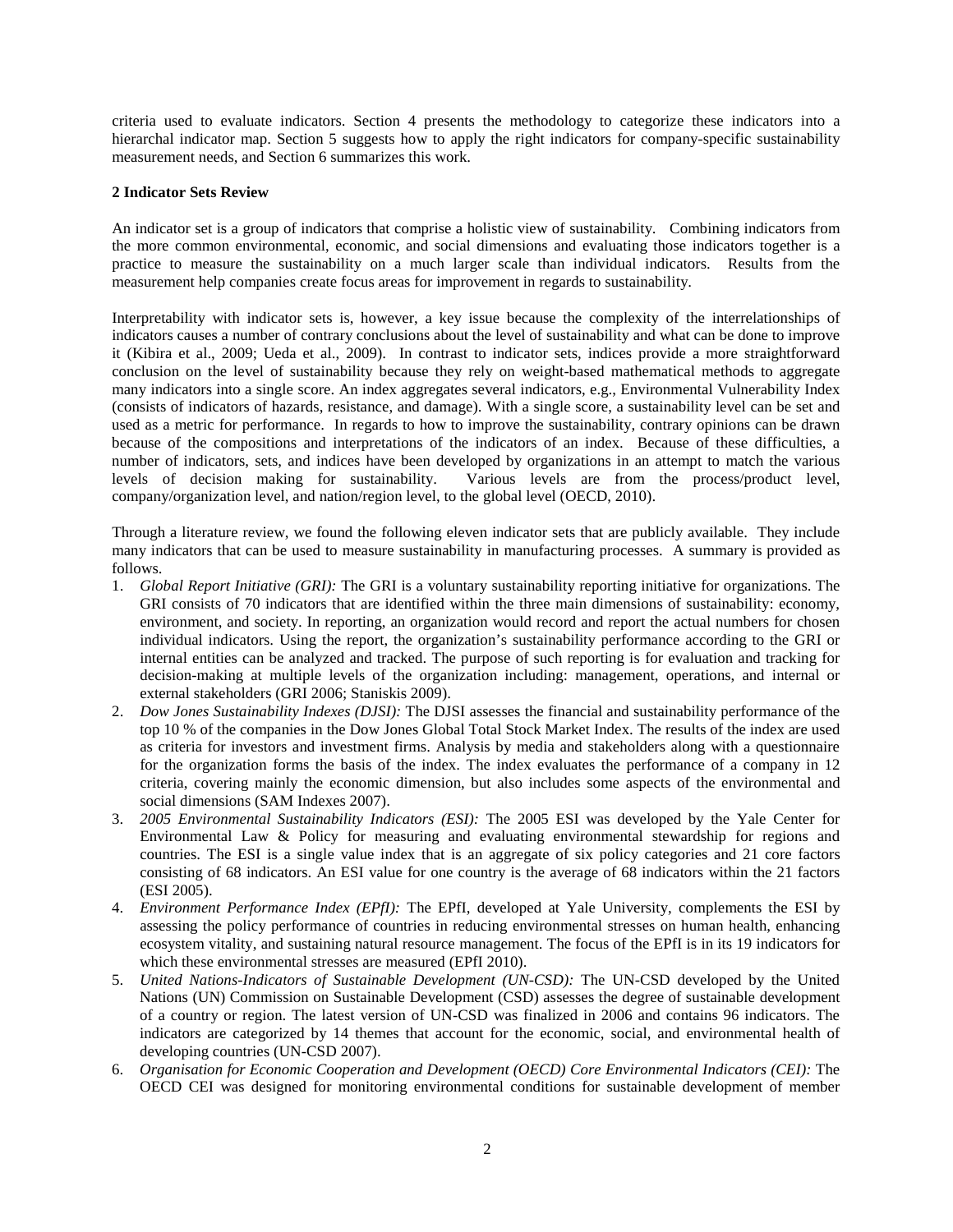countries. The OECD CEI includes 46 indicators, which address a range of environmental, social, and economic issues (OECD CEI 2003).

- 7. *Ford Product Sustainability Index (Ford PSI):* The Ford PSI considers sustainable indicators within the environmental, economic and societal dimensions that are specifically relevant to automobile manufacturing and services. Because of the specialization, Ford's PSI has eight indicators: mobility capability, life cycle cost, impact on life cycle global warming, life cycle air quality, sustainable materials, restricted substances, safety, and drive-by-exterior noise (Schmidt 2006).
- 8. *International Organization for Standardization (ISO) Environment Performance Evaluation (EPE) standard (ISO 14031):* The ISO 14031 is an international standard containing specifications for organizations to develop their own indicators for environmental performance measurement. In the informative annex of the standard, three categories are relevant to manufacturing: 1) operational performance, 2) management performance, and 3) environmental condition (ISO 1999).
- 9. *Environmental Pressure Indicators for European Union (EPrI):* The EPrI is a comprehensive list of indicators of the most important human activities that have a negative impact on the environment. The EPrI contains 60 indicators that overview the pressure of human activities on the environment in 10 policy fields including air pollution, climate change, loss of bio-diversity, marine and coastal environments, ozone layer depletion, resource depletion, urban environmental problems, waste, water pollution, and water resources (EPrI 1999).
- 10. *Japan National Institute of Science and Technology Policy (NISTEP):* The NISTEP report contains indicators that cover the technological advancement due to contributions and personnel skill level of a given organization through education, patents imported or exported, and scientific publications (Japan Science and Technology Agency 1995).
- 11. *European Environmental Agency Core Set of Indicators (EEA-CSI):* The purpose of the EEA-CSI is to provide a set of manageable indicators for reporting. Measurements based on the EEA-CSI provide a means for prioritizing environmental improvements for countries in the EU (EEA-CSI 2005).

# **3 Analysis of Indicators**

An indicator has been defined in several slightly different ways in literature [Heink 2010, Veleva 2001, Singh 2009, McCool 2004]. We found that the definition of indicator in the ISO 14031 informative annex was vague and informal. We, therefore, define an *indicator* as a measure or an aggregation of measures from which conclusions on the phenomenon of interest can be inferred. To categorize indicators in terms of their relevance and importance to sustainable manufacturing, a clear understanding of sustainable manufacturing is needed. According to the definition from the United States Department of Commerce, "sustainable manufacturing is the creation of a manufactured product with processes that have minimal negative impact on the environment, conserve energy and natural resources, are safe for employees and communities, and are economically sound" (DOC 2008). The definition for sustainable manufacturing assumes three dimensions for sustainability (i.e., economic growth, environmental stewardship, and societal well-being). The analysis of indicators in this Section includes an analysis of the coverage of the technical domain of each indicator set, criteria of evaluating an indicator, and characteristics of an indicator.

## **3.1 Domain coverage**

The reviewed sets and indices provide simple aggregations through point-by-point consideration of indicators. The application of an indicator set or index ranges from an organizational-level assessment to a country- or regionallevel assessment. Many sets and indices have a focus on the sustainable development of a region or country, such as ESI, EPfI, EPrI, EEA-CSI, OECD, DJSI, ISO 14031, and UN-CSD, mentioned above. One index is focused more on the process/product level for sustainable manufacturing (Ford PSI). One set is primarily focused on corporate technological capability (NISTEP). The recently published OECD Toolkit (OECD Toolkit 2011) provides 18 indicators on manufacturing on input (material and its content), operation (energy, water, and emission), and products (environmental impact). The number is still limited. This limitation establishes the need of standard criteria and definitions for indicators. Standard indicators will provide a dependable and repeatable means for manufacturers when they evaluate their level of sustainability and allow comparisons between products, processes, companies, sectors, or countries. Based on the above mentioned sets, we selected, defined, and categorized indicators that can be used by engineers on the factory floor to evaluate sustainability of their manufacturing processes and manufactured products.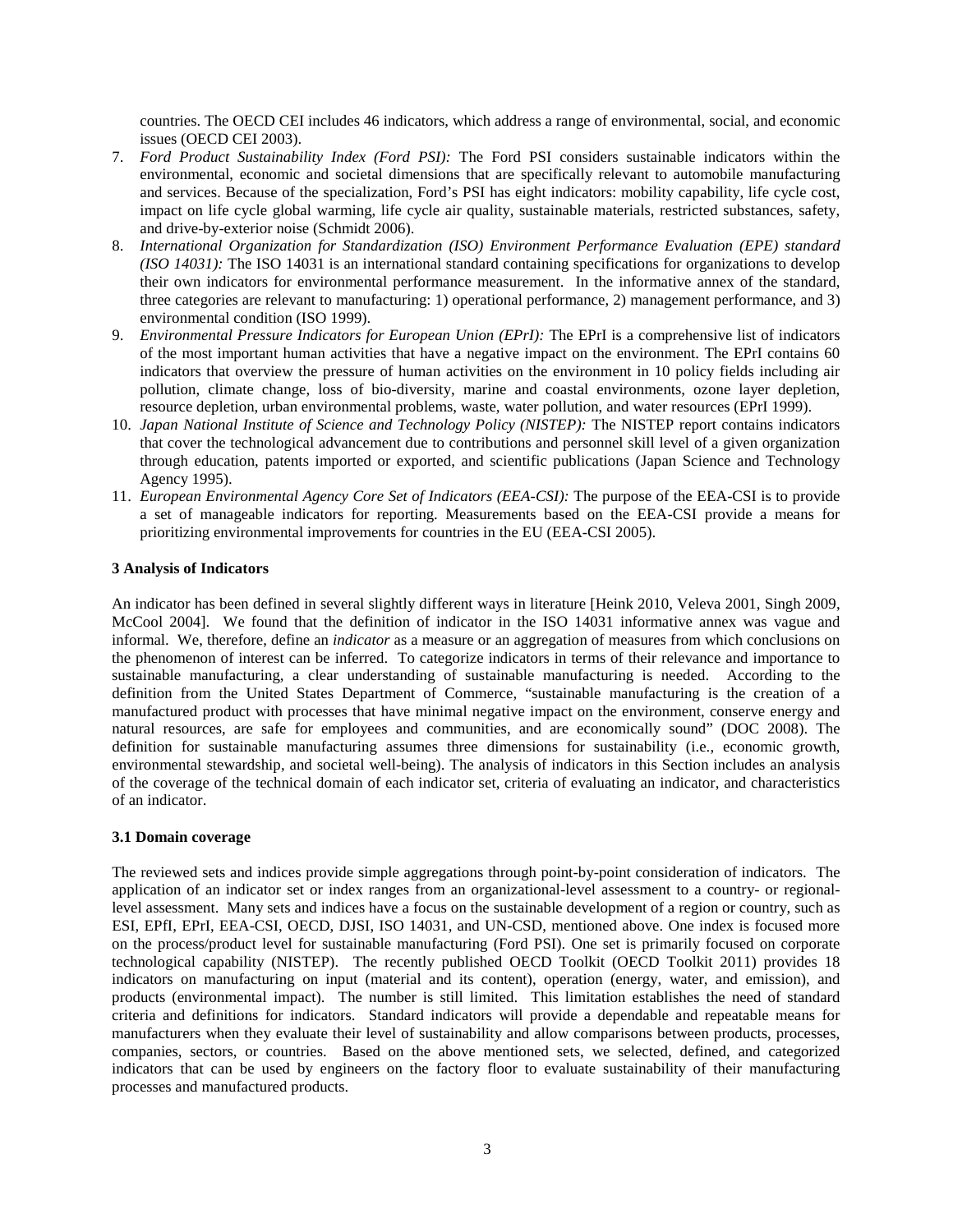# **3.2 Evaluation criteria for an indicator**

The following criteria have primarily been established by the Sustainable Measures Group (Sustainable Measures 2009) with an extension from Moss and Grunkemeyer (Moss 2007):

- *Measurable*: A measureable indicator is one that can be simply and easily measured by quantitative or qualitative means within a given time frame for data collection and evaluation.
- *Relevant*: A relevant indicator is one that directly relates to a meaningful and purposeful aspect of sustainability per the manufacturing process under evaluation.
- *Understandable*: An understandable indicator is one that is easily interpreted by the community and lay people.
- *Reliable/Usable*: A reliable/usable indicator contains trusted and accurate information from the organization or manufacturing process under evaluation.
- *Data accessible*: Similar to reliable/usable, an indicator must be based on data and information that can be easily accessed and acquired within the organization or process/product system.
- *Timely manner*: Data and information collection, calculation, and evaluation for an indicator must be done in a timely manner for informative decision-making.
- *Long term-oriented*: Current indicators must ensure their future use, development, and adoption as an organizational or process/product sustainability standard.

# **3.3 Characteristics of an indicator**

An indicator can further be characterized by the following attributes:

- *Identification (ID)*: the unique alphanumeric identifier of an indicator.
- *Name*: the word(s) for the distinctive designation of an indicator.
- *Definition*: the statement expressing the essential characteristics and function of an indicator.
- *Measurement type*: the type of an indicator (quantitative or qualitative).
- *Unit of measure*: the unit of the value of the indicator.
- *References*: citable documents of existing indicator set(s) or specific indicator(s), based on which an indicator is adopted from existing set(s) or newly developed.
- *Application level*: the level in a hierarchical organization that the indicator is applied. Based on this information, policymakers or decision makers in the organization can set up their own sustainability metrics based on their business strategies.

## **4 Categorization of Indicators in Sustainable Manufacturing**

To address disintegrated indicator sets and the current *ad hoc* approach in developing them, this section describes details of indicator categories and an indicator repository where categorized indicators for sustainable manufacturing are accessible to public.

# **4.1 Indicator categorization approach**

NIST's indicator categorization is based on five dimensions of sustainability: environmental stewardship, economic growth, social well-being, technological advancement, and performance management. Figure 1 shows the top-level categorization and the first level subcategorization. The environmental stewardship covers environmental impacts from emissions, resource use, and ecosystem detriment from manufacturing processes and products. The economic growth dimension emphasizes costs, profits, and benefits accrued along with investments made by the manufacturing organization. Social well-being (Mihelcic 2003, Labuschagne 2005) considers the impacts on employees, customers, and the community from health and safety programs, satisfaction assessments, and career/educational development. Technological advancement accounts for the ability of a manufacturer to promote technological advancement through R&D staffing, expenditures, and high-tech products. Performance management concerns deployment of sustainability programs and policies and conformance to regulations. Placement of indicators from the various sets was made according to the meaning and relevance of the given indicator based on a neutral definition. With the selection, development, and placement of indicators in the structure of categorization,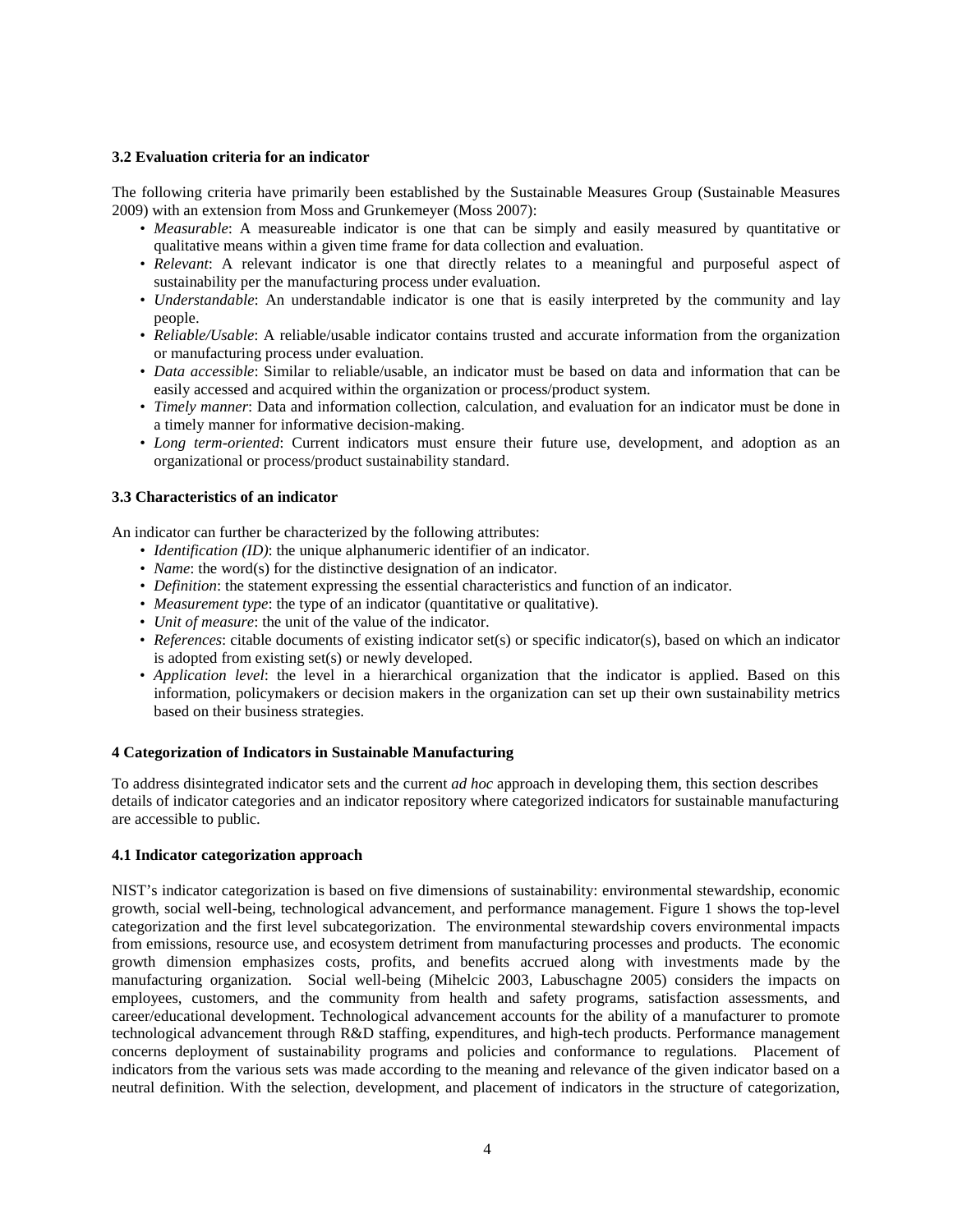the result of the categorization shows an extensive collection of indicators that meet the overall concept of sustainable manufacturing.

Insert Figure 1 here.

As an example of how categorization is done, the indicators from the "Material" subcategory in the "Resource Consumption" category of the Environmental Stewardship dimension will be discussed. For the purpose of explanation, consider the first column 'material' under 'resources'. There could be several types of materials that are normally used for manufacturing. Some manufacturers use virgin material<sup>[1](#page-4-0)</sup> to manufacture products, such as medical systems, whereas for other products such as plastic tables and chairs, recycled materials could be used. 'Material reused' could be further categorized into 'material that is repurposed for similar function' and 'material repurposed for different functions.' Upon defining the structure of the indicators, the relating categories and subcategories are listed in a spreadsheet. Next, a search of all the eleven indicator sets for these indicators is made and the indicators are then properly categorized in their subcategories (see Figure 2). Also noted in this spreadsheet is the measurement unit and measurement scope for each indicator. This enables manufacturers to know how to apply the indicator. The last few columns of the spreadsheet show the frequency of these indicators in different indicator sets. This gives a clear indication of how important this indicator is and its acceptance per its use in multiple sets of indicators.

Insert Figure 2 here.

## **4.2 Indicator repository**

Further detail of this structure and the indicators within this structure can be found at the NIST's Sustainable Manufacturing Indicator Repository (SMIR) website (SMIR 2011). The total number of indicators included within the SMIR is 212. Of the current indicators, 77 indicators belong to the environmental stewardship dimension, 23 to the economic growth dimension, 70 to the social well-being dimension, 30 to the performance management, and 12 to the technological advancement management. Each dimension is further categorized and described next.

## **4.3 Subcategorization**

The number of indicators in each main category or subcategory indicates the size of that category or subcategory. The size of each subcategory is divided by the total number of indicators in the SMIR and the number of indicators in the main subcategory in which the subcategory belongs.

## **4.3.1 Environmental stewardship indicators**

For environmental stewardship, a wide range of indicators were categorized per the impact of emissions, resource consumption, pollutions, and the natural habitat conservation.

- Emissions are categorized as follows: effluent, solid waste emission, air emission, and waste energy emission. Indicators in the emission subcategory are measured on the basis of what an organization or process releases during the production, along with the discharge of a product or service during its life cycle.
- Resource Consumption is categorized as follows: water use, material use, energy use, and land use for an organization or process. (See Figure 3.) The material consumption subcategory includes indicators of overall material consumption, virgin material consumption, recycled material consumption, reused materials, remanufactured materials, and other material consumptions. The energy consumption subcategory includes indicators of total energy consumption and energy saving.
- Pollution is categorized as follows: hazardous substances, Green House Gases (GHG), ozone-depleting gases, and other pollutants that are harmful to the environment. (See Figure 4.)
- Natural habitat conservation is categorized as follows: biodiversity, habitat management, and conservation. This subcategory is needed to reflect effects on flora and fauna species along with the habitat in which they live.

<span id="page-4-0"></span><sup>&</sup>lt;sup>1</sup> Virgin material is the material that has never been used for manufacturing products.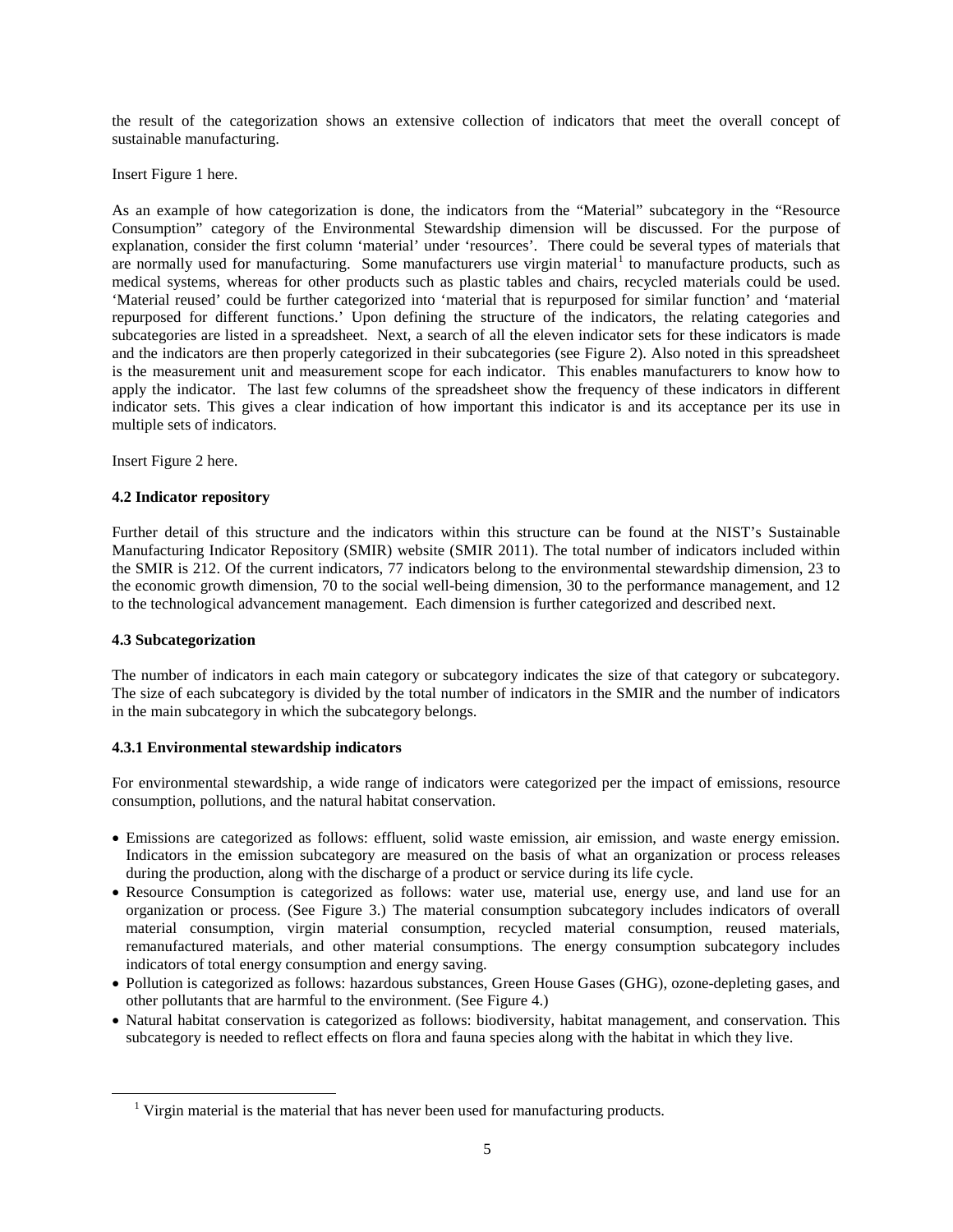Insert Figure 3 here. Insert Figure 4 here.

Figure 5 shows that Category 1: Environmental Stewardship contains the most indicators (77) accounting for approximately 36 % of the SMIR. A large percentage of Environmental Stewardship indicators from the past research and measurement systems are focused on environmental sustainability. Of the reviewed sets and indices, the 2005 ESI, 2008 EPfI, EPrI, EEA CSI, OECD, and UN-CSD focus primarily on the environmental stewardship dimension. Along with these, many companies developed assessment tools, such as the Eco-Indicator and Life-Cycle Assessment that focus on the environmental dimension of sustainability. With such an established foundation, the future work for the environmental stewardship aspect should be on the further evaluation of the existing indicators, which have a number of uncertainties and difficulties in their data collection methods.

Insert Figure 5 here.

# **4.3.2 Economic growth indicators**

The high-level structure for the economic growth dimension is presented in Figure 1. Economic growth indicators measure profits, costs, and investments of an organization.

- Profit indicators are used for measuring the profit earned by the organization.
- Cost indicators are used for measuring costs from manufacturing, including material acquisition, production, product transfer to customer, and end-of-service-life product handling. These indicators are established from many manufacturers through basic financial accounting and life-cycle costing.
- Investment indicators are used for computing the impacts from general investments and eco-friendly investments, which collectively measure the economic health of an organization. Investments and investment management are key aspects of the economic growth. Investments establish the growth of a product and/or company and sustainability of an organization. Within the investments aspect, general investments that promote financial and social growth of the organization are included along with green investments that encourage environmentally friendly investments.

Figure 5 shows that Category 2: Economic Growth contains 23 indicators accounting for 10 % of the indicators of the SMIR. Of the 23 indicators from the economic growth dimension, a majority of them come from the DJSI and GRI indicator sets. Many of the indicators within the economic growth dimension are part of long established cost accounting, benefit analysis, life-cycle costing, and risk management methodologies and have been widely used and accepted by a number of organizations. Therefore, the future development to the economic growth dimension should be not in the development of existing indicators, as with the environmental stewardship dimension. The further decomposition of operations and processes within the organization can provide more indicators within the economic growth dimension (Feng 2010).

# **4.3.3 Social well-being indicators**

Social well-being indicators measure societal impact of manufacturing processes and manufactured products through general health and safety practices, development management, and human rights by an organization. The social well-being dimension structure shows three basic aspects (See Figure 6). Employees, customers, and the surrounding community are all directly and indirectly affected by the actions of an organization, and the consideration of these impacts is important to ensure socially sustainable operations and overall organizational sustainability.

Insert Figure 6 here.

- Employee indicators cover the overall health and safety of employees, their professional development, and satisfaction within an organization. The indicators within the employee aspect are necessary for sustainable manufacturing because of human rights issues, but also the close relationship between employee and product quality.
- Customer indicators cover the health and safety impacts from manufacturing and product-use, customer satisfaction from operations and products, and the inclusion of specific rights for customers. The customer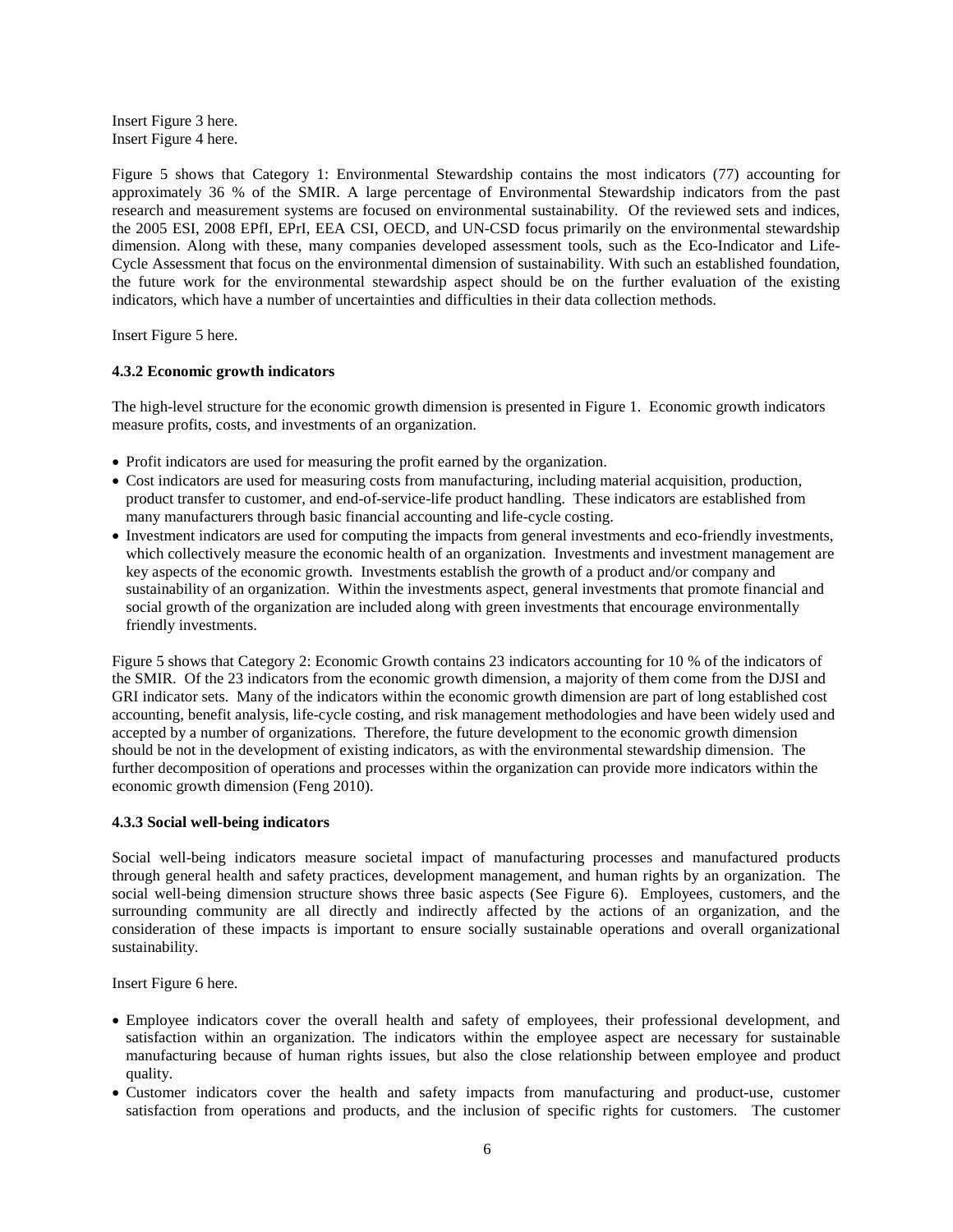subcategory contains indicators that reflect the ability of the organization to meet or exceed the demands and desires of customers. The customer satisfaction indicators are essential to measure customer satisfaction and wellbeing as those are dominant factors for the existence of an organization.

• Community indicators are directly related to an organization's actions. Subcategories are product responsibility, justice, and community development programs. Fairness, equity, human rights, and corruption are all included within the justice aspect of the social well-being dimension. Community measures are related to the organization's well-being through a healthy relationship with its community.

Figure 5 shows that Category 3: Social Well-being is the second dimension as far as indicator quantity with 70 indicators accounting for 33 % of the indicators of the SMIR. Most of the indicators within the social well-being dimensions are contained in the GRI indicator set. Since past research has pointed to a lack of measures within the social sustainability dimension, the large number of indicators is surprising (Visser and Sunter 2002; Dreyer, Hauschild, and Schierbed, 2006). This increase in number points to rapid development efforts within the social dimension. With this rapid development, the stability of social sustainability indicators is questionable. The actual impact of the social well-being indicators is yet to be established. Therefore, further development and study of these indicators is necessary for sustainability measure. In this development, an increase in quantitative measures is needed as many of the social well-being indicators are based on common scales or qualitative rankings. Furthermore, these indicators are heavily organization-based and not process/product-based.

## **4.3.4 Performance management indicators**

The performance management indicators are not a dimension of traditional sustainability, but collectively and indirectly, measure the three main dimensions of sustainability. The complete structure of the performance management dimension includes specific management criteria for an organization with aspects in policy and program performance and conformance (see Figure 1).

- Conformance indicators evaluate the ability of an organization to meet or exceed general and sector-specific guidelines for manufacturing processes and products. Conformance indicators are necessary to maintain highlevel performance for the company, but also to sustain business through compliance to industry standards and safety regulations.
- The policy and program aspect contains performance indicators that consider the management of objectives and policies of an organization. The policy and program aspect within the performance management dimension can begin the basic benchmarking process for an organization and the development of metrics for sustainability per the adherence to specific programs and policies put in place by the organization.

Figure 5 shows that Category 4: Performance Management contains 30 indicators accounting for 14 % of the indicators of the SMIR. The performance management dimension is one of the additional dimensions to sustainability and primarily comes from the ISO 14031 indicator set, which has a focused subset on sustainable performance management. The majority of the performance management indicators also have organizational applications, so like the social well-being dimension, it will be necessary to further decompose the performance management indicators toward product/process level and determine their relevance and usefulness in regards to sustainable manufacturing. This indicates that the category is relatively underdeveloped. Moreover, development within this aspect may expand or contract the performance management dimension. A contraction may be required since some indicators have similar functions and/or measurement criteria, especially in regards to objective management and employee participation. Expansion of the dimension may also be needed for more product/processspecific criteria per conformance and public reporting, which in this repository has been reserved at an organizational application level.

# **4.3.5 Technological advancement indicators**

Technological Advancement indicators are designed for manufacturing companies to measure the new technology applied and R&D capability in manufacturing organizations. The focus is on the ability to promote technological advancement for the company.

• High-tech products indicators are designed for manufacturing companies to measure the quantity of new technology used, sold, and purchased by the companies for improving manufacturing processes.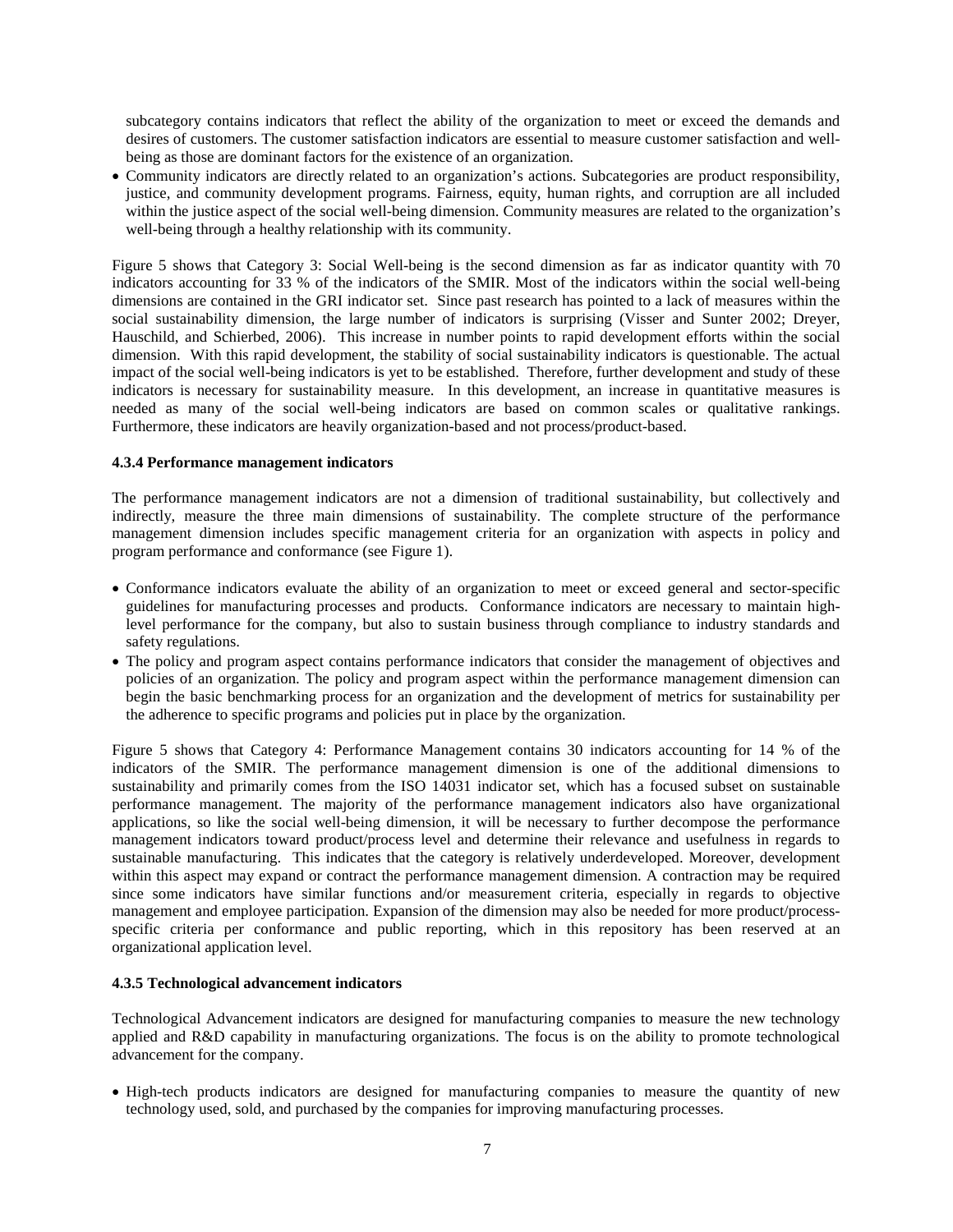- R&D includes the following:
	- o Staff considers the experience of personnel within the R&D departments of an organization or company for the benefit of innovation in product and process development.
	- o R&D expenditure concerns the monetary and time investments for R&D projects within an organization.
	- o Patents and published scientific papers establish the organization's level in innovative concepts and contributions per new technologies and products.
	- o Scientific papers published by an organization are a benchmark in the contributions made to the scientific community to further technological developments.

Figure 5 shows that Category 5: Technological Advancement contains 12 of the 212 indicators accounting for about 6 %. The technological advancement category development relies heavily on the NISTEP indicator set, which was developed by the Japan Science and Technology Agency to assess the promotions of new and advanced technologies. Similarities with the Performance Management category show that the indicators within Technological Advancement are in need of further development and assurance. Of particular interest should be their effects and meanings in regards to the social, economic, and environmental dimensions. The concept of technological advancement for sustainable manufacturing is reasonable as new technologies will likely help an organization in regards to economic growth through advanced products and services, social acceptance through high demand, and environmental stewardship with new and innovative technologies that limit impacts. Expansion or contraction of this dimension may be necessary depending on such evaluations and studies.

#### **5. Applicability of NIST Indicator Repository**

With sustainability indicators, this section describes the applicability of these indicators to sustainability. It describes a proposed concept and methodology for measuring sustainability, based on a sustainability measurement infrastructure (Feng and Joung, 2009).

#### **5.1 Determining applicable indicators**

To evaluate sustainability, companies need to develop and implement a company-wide sustainability measurement process. Figure 7 shows all the steps in the measurement process with a clear boundary between adjacent step(s).

Insert Figure 7 here.

## **Step 1: Set sustainability objective**

Sustainability measurement starts with a statement of the sustainability problem. The problem statement includes the sustainability challenges that need to be addressed, e.g., global climate change and toxicity release. In this step, a company needs to identify the problem from several perspectives: company, environment, and other stakeholders. Various methods for data collection and analysis could be used, such as interviewing managers, sustainability auditors, and study of past sustainability reports of the company.

## **Step 2: Select Indicators**

The second step is to properly select applicable indicators to meet the sustainability objective, such as energy consumption,  $CO_2$  Emissions, and Eco-toxic Substance Effluent. Selecting the right indicators depends on various factors, such as the type of product, type of processes, final reporting format, budget, approvals required, market, and time availability. Even when companies use experts to select the right set of indicators, this step is subjective as selection of the right set of indicators depends on many factors as stated above. Indicators can be selected from the indicator repository to measures causes, effects, and impacts on the environment, financial status, and social well-being.

#### **Step 3: Specify Performance**

This step is to determine the performance specification, which requires benchmark values. A benchmark value is a specified target value that the process or product has to meet, along with a specification of the acceptable uncertainty. An indicator is like a technical specification with a value and limits of the value. The manufacturer has to meet all the performance specifications in order to be successful.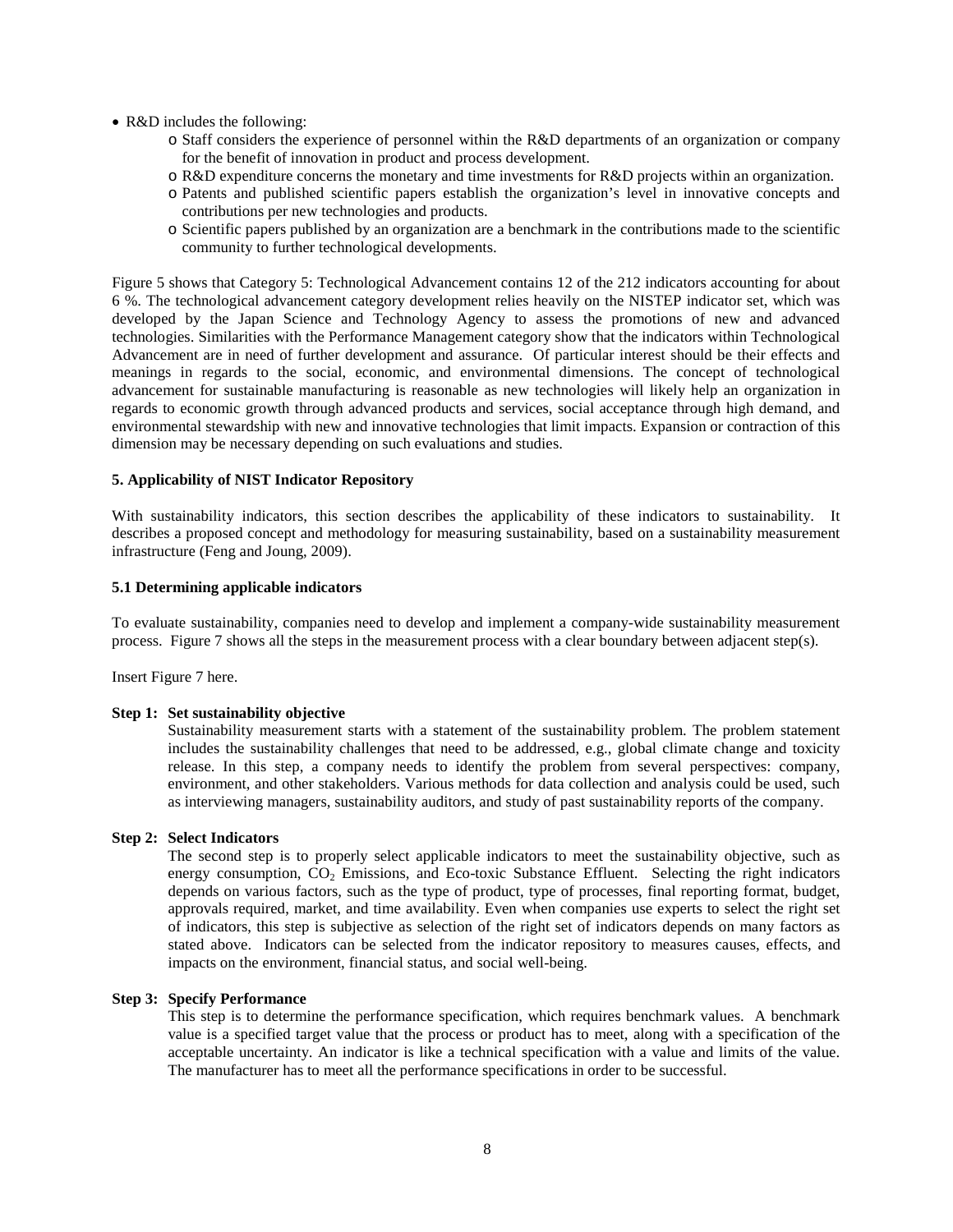#### **Step 4: Specify Measurement Procedure**

This step specifies the measurement procedure for the selected indicators. The measurement procedure essentially consists of two steps: (i) finding the right measurement method and (ii) collecting the measurement result. A measurement method should include one or a sequence of measurement operations, measurement instrument selection, instrument setup specification, thorough documentation, and guidelines to measurement uncertainty reporting. Since indicators are quantitative, the measurement is more straightforward as the organization can rely on existing numerical models and simulations that provide an understanding of the system and indicator (Feng 2009). In both data types, the measurement results include the statement of a measured value and the associated measurement uncertainty, such as described in the ISO standardized approach, Guide to the Expression of Uncertainty in Measurement (JCGM 2008-1, JCGM 2008-2).

## **Step 5: Analyze Data**

The analysis of data is one of the most important steps of the assessment because it directly influences the final decision by the organization. Poor analysis could result in poor decisions that would make the manufacturing system or product less sustainable. A number of analysis techniques including qualitative, quantitative, and statistical techniques can and should be used. These techniques will also provide a way to generalize data. Generalized data will allow for ways to compare different data type indicators and their impacts, and could ultimately lead to an overall sustainability score. Further, such data analysis and values determination can allow for a comparison with the benchmarked values as determined in the performance specification in Step 3.

# **Step 6: Report**

Results from analyses have to be documented, and the performance metrics have to be officially reported. This step involves documentation and reporting of the entire work. A sustainability measurement report has the following elements: (1) the statement of the purpose, objectives, and scope, (2) administrative data, (3) contextual information, and (4) measurement results.

#### **Step 7: Make Managerial Decision**

This step is to make managerial decisions within the company on how to improve the product design or manufacturing processes. In this step, managers need to prioritize their focus and develop a plan to improve their company's sustainability.

#### **Step 8: Evaluate Impact**

The final step is to evaluate the effects of improvements in the manufacturer's sustainability. The impact may be improved environmental performance, a company's financial improvement, and/or improved societal well-being, resulting from the solution to the identified sustainability problem.

#### **5.2 Finding out different levels of achievement**

A company measures manufacturing processes in the company's factory with respect to the selected indicators. The company can assign a benchmark value, as shown in Figure 8, for each indicator used and then they compare their performance based on the difference of the measured value with the benchmarked value. The benchmark value of the indicator can be assigned either based on past performance of the company, by a particular standard, or by the amount of reduction required in a specific time period (e.g., a year). To meet the sustainability goal, all the indicators have to meet or exceed their respective benchmark values.

Insert Figure 8 here.

#### **6. Conclusion**

This paper presents available indicator sets and an indicator categorization for sustainability measurement. The purpose of categorization is to act as an organizational and educational tool for the manufacturing industry. The developed structure of categorization is an indicator repository containing more than 200 indicators within five sustainability dimensions. Further, this categorization is flexible and customizable. In the categorization of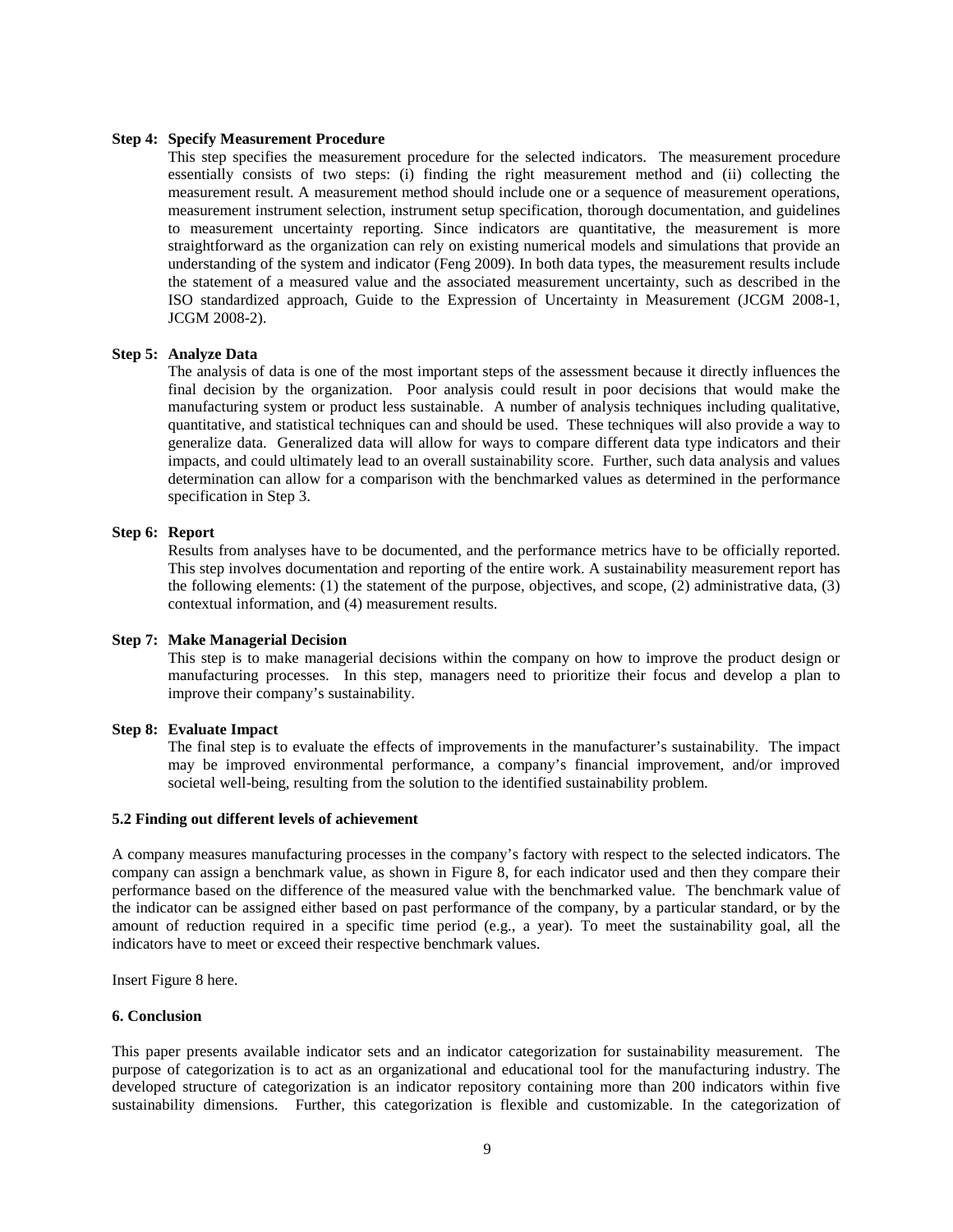indicators, an extensive review of currently available indicator sets and indices was performed. Integration and categorization of these indicators into a structured map and repository were made by first evaluating the relative meaning of the indicators for a manufacturing enterprise per organizational and/or product sustainability measures. Placement of indicators was made according to meaning and relevance of the given indicator into an established indicator structure highlighted by five dimensions for sustainability from the various sets. This work results in a repository of indicators and their properties that collectively provide an infrastructure for measuring sustainability in manufacturing processes, manufactured products, and organizations. Finally, this paper also discussed ways in which manufacturers can use this work in assessing their sustainability performance.

#### **Disclaimer**

Certain commercial products may have been identified in this paper. These products were used only for demonstration purposes. This use does not imply approval or endorsement by NIST, nor does it imply that these products are necessarily the best for the purpose.

## **References**

- DOC (Department of Commerce) (2008), *How does Commerce Define Sustainable Manufacturing?*, [http://www.trade.gov/competitiveness/sustainablemanufacturing/how\\_doc\\_ defines\\_SM.asp](http://www.trade.gov/competitiveness/sustainablemanufacturing/how_doc_%20defines_SM.asp)
- Dreyer, L.C., Hauschild, M., and Schierbeck, J. (2006), "A Framework for Social Life Cycle Impact Assessment," *The International Journal of Life Cycle Assessment,* 11, no. 2, pp. 88 - 97.
- EEA (European Environmental Agency) CSI (2005), "EEA Core Set of Indicators," EEA Technical Report No. 1/2005.
- EPfI (Environmental Performance Indicators) (2010), "*2010 Environmental Performance Indicators*," Yale Center for Environmental Law & Policy / Center for International Earth Science Information Network In collaboration with World Economic Forum / Joint Research Centre of the European Commission, [http://epi.yale.edu/file\\_columns/0000/0008/epi-2010.pdf.](http://epi.yale.edu/file_columns/0000/0008/epi-2010.pdf)
- ESI (Environmental Sustainability Indicators) (2005), *2005 Environmental Sustainability Index: Benchmarking National Environmental Stewardship,* Yale Center for Environmental Law and Policy / Center for International Earth Science Information Network,<http://www.yale.edu/esi/ESI2005.pdf>
- EPrI (1999), "Towards Environmental Pressure Indicators for the EU," *Environment and Energy Paper Theme 8*, Luxembourg, European Commission, http://biogov.cpdr.ucl.ac.be/communication/papers/ tepi99rp\_EN105.pdf.
- Feng, S. and Joung, C. (2009), "An Overview of Proposed Measurement Infrastructure for Sustainable Manufacturing," *Proceedings of the 7th Global Conference on Sustainable Engineering*, December 2 - 4, Chennai, India.
- Feng, S. and Joung, C. (2010), "Development Overview of Sustainable Manufacturing Metrics," *Proceedings of the 17th CIRP International Conference on Life Cycle Engineering*, May 19 - 21, Hefei, China.
- Gaurav, A., Rachuri, S., Fiorentini, X., Mani, M., Fenves, S., Lyons, K., and Sriram, R., (2008), "Extending the Notion of Quality from Physical Metrology to Information and Sustainability," NISTIR 7517, the National Institute of Standards and Technology, Gaithersburg, Maryland 20899.
- GRI (Global Reporting Initiative) (2006), "*Sustainability reporting Guidelines*," *version* 3.0, 200-2006 GRI, [http://www.globalreporting.org.](http://www.globalreporting.org/)
- Heink, U. and Kowarik, I., "What are Indicators? On the Definition of Indicators in Ecology and Environmental Planning," Ecological Indicators, Vol. 10, 2010, pp. 584 - 593.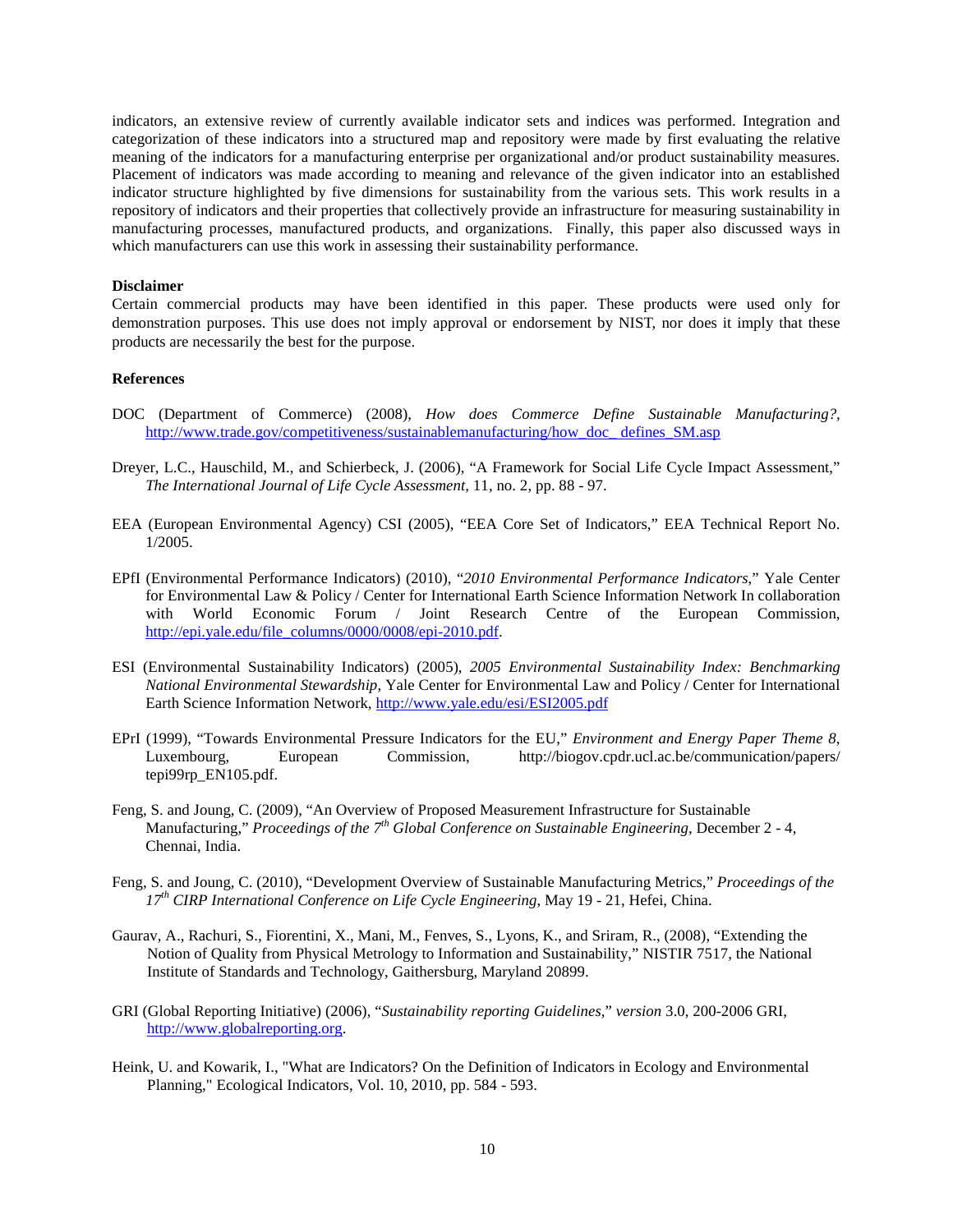- ISO (International Organization for Standardization) (1999), Environmental management-Environmental Performance Evaluation-Guidelines, ISO 14031:1999(E), Geneva, Switzerland.
- Japan Science and Technology Agency (1995), *A Systematic Analysis of Science and Technology in Japan*, National Institute of Science and Technology Policy (NISTEP) Report No. 37.
- Joint Committee for Guides in Metrology (JCGM-1), Evaluation of measurement data "Guide to the expression of uncertainty in measurement," (JCGM 100:2008, GUM 1995 with minor corrections). International Bureau of Weights and Measures (BIPM), Paris, France, 2008.
- Joint Committee for Guides in Metrology (JCGM-2), Evaluation of measurement data Supplement 1 to the "Guide to the expression of uncertainty in measurement" — Propagation of distributions using a Monte Carlo method (JCGM 101:2008), International Bureau of Weights and Measures (BIPM), Paris, France, 2008.
- Kibira, D., Jain, S., and Mclean, C. (2009), "A System Dynamics Modeling Framework for Sustainable Manufacturing," *Proceedings of the 27th Annual System Dynamics Society Conference*, Albuquerque, NM.
- Labuschagne, C., Brent, A., and van Erck, R., "Assessing the sustainability performances of industries," Journal of Cleaner Production, Volume 13, Issue 4, March 2005, pp. 373–385.
- McCool, S. and Stankey, G., "Indicators of Sustainability: Challenges and Opportunities at the Interface of Science and Policy," Environmental Management, Vol. 33, No. 3, 2004, pp. 294 - 305.
- Mihelcic, J., Crittenden, J., Small, M., Shonnard, D., Hokanson, D., Zhang, Q., Hui, C., Sorby, S., James, V., Sutherland, J., and Schnoor, J. (2003), "Sustainability Science and Engineering: The Emergence of a New Metadiscipline," *Environmental Science & Technology,* 37**,** pp. 5314-5234.
- MIT Sloan Management Review and Boston Consulting Group (2011), "Sustainability: The 'Embracers' Seize Advantage," MIT Sloan Management Review Research Report, winter 2011.
- Moss, M. and Grunkemeyer, T. (2007), "Using Resident Formulated Multi-Dimensional Indicators to Assess Urban Communities," Progress Toward Meeting Sustainability Goals," *Proceedings of the International Conference on Whole Life Urban Sustainability and its Assessment*, Glasgow Caledonian University, Scotland, UK.
- OECD (2010), "Eco-Innovation in Industry: enabling green growth," OECD Publishing, Paris, France.
- OECD CEI (2003), "*OECD Environmental Indicators: Development, Measurement and Use,*" OECD Environmental Performance and Information Division, [http://www.oecd.org/env.](http://www.oecd.org/env)
- OECD Toolkit (2011), OECD Sustainable Manufacturing Toolkit, http:// www.oecd.org/innovation/green/toolkit, OECD Publishing, Paris, France, 2011.

SAM Index (2007), The Dow Jones Sustainability Index (DJSI), http://www.sustainability-index.com.

- Schmidt, W. and Taylor, A. (2006), "Ford of Europe's Product Sustainability Index," *Proceedings of 13th CIRP International Conference on Life Cycle Engineering*, Leuven, Belgium, pp. 5 - 10.
- Sikdar, S. (2003), "Sustainable development and sustainability metrics," *AIChE Journal*, Vol. 49, No. 8, pp. 1928– 1932.
- Singh, R., Murty, H., Gupta, S., and Dikshit, A., "An Overview of Sustainability Assessment Methodologies," Ecological Indicators, Vol. 9, 2009, pp. 189 - 212.

SMIR (2011), Sustainable Manufacturing Indicator Repository, http://www.nist.gov/el/msid/smir.cfm.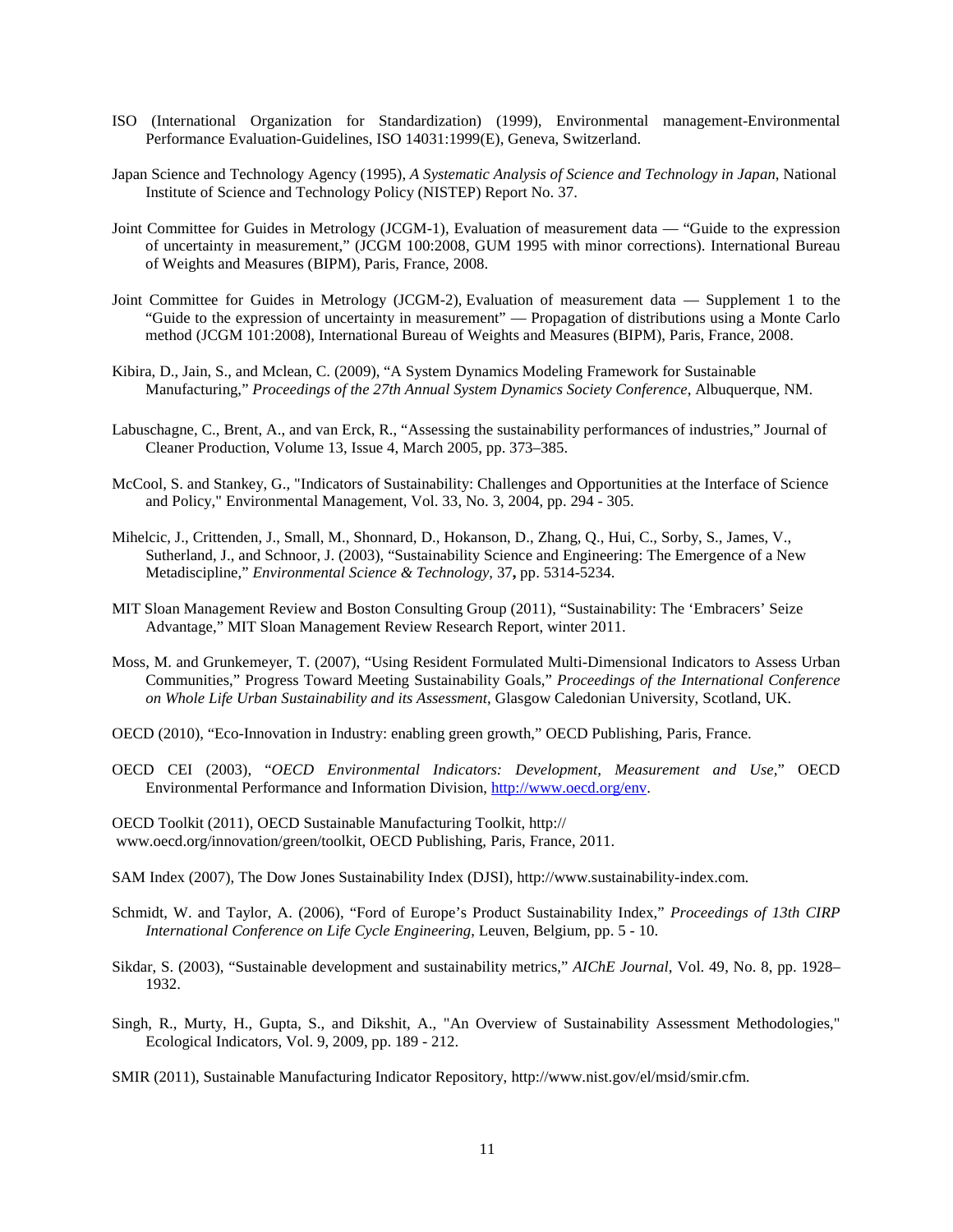Sustainable Measures (2009), http://sustainablemeasures.com*.*

- Staniskis, J. and Arbaciauskas, V. (2009), "Sustainability Performance Indicators for Industrial Enterprise management, Environmental Research," *Engineering and Management*, No. 2 (48), pp. 42 - 50.
- Ueda, K., Takenaka, T., Vancza, J., and Monstori, L. (2009), "Value Creation and Decision-making in Sustainable Society," *Annals of the CIRP*, 58, 1-24.
- UN-CSD (the United Nations Committee on Sustainable Development) (2007), *Indicators of Sustainable Development: Guidelines and Methodologies* (*3rd Eds*.), the United Nations, New York, New York, [http://www.un.org/esa/sustdev/natlinfo/indicators/guidelines.pdf.](http://www.un.org/esa/sustdev/natlinfo/indicators/guidelines.pdf)
- Veleva, V. and Ellenbecker, M., "Indicators of Sustainable Production: Framework and Methodology," Journal of Cleaner Production, Vol. 9, 2001, pp. 519 - 549.
- Visser, W. and Sunter, C. (2002), *Beyond reasonable greed: why sustainable business is a much better idea.* Cape Town: Human & Rousseau Tafelberg.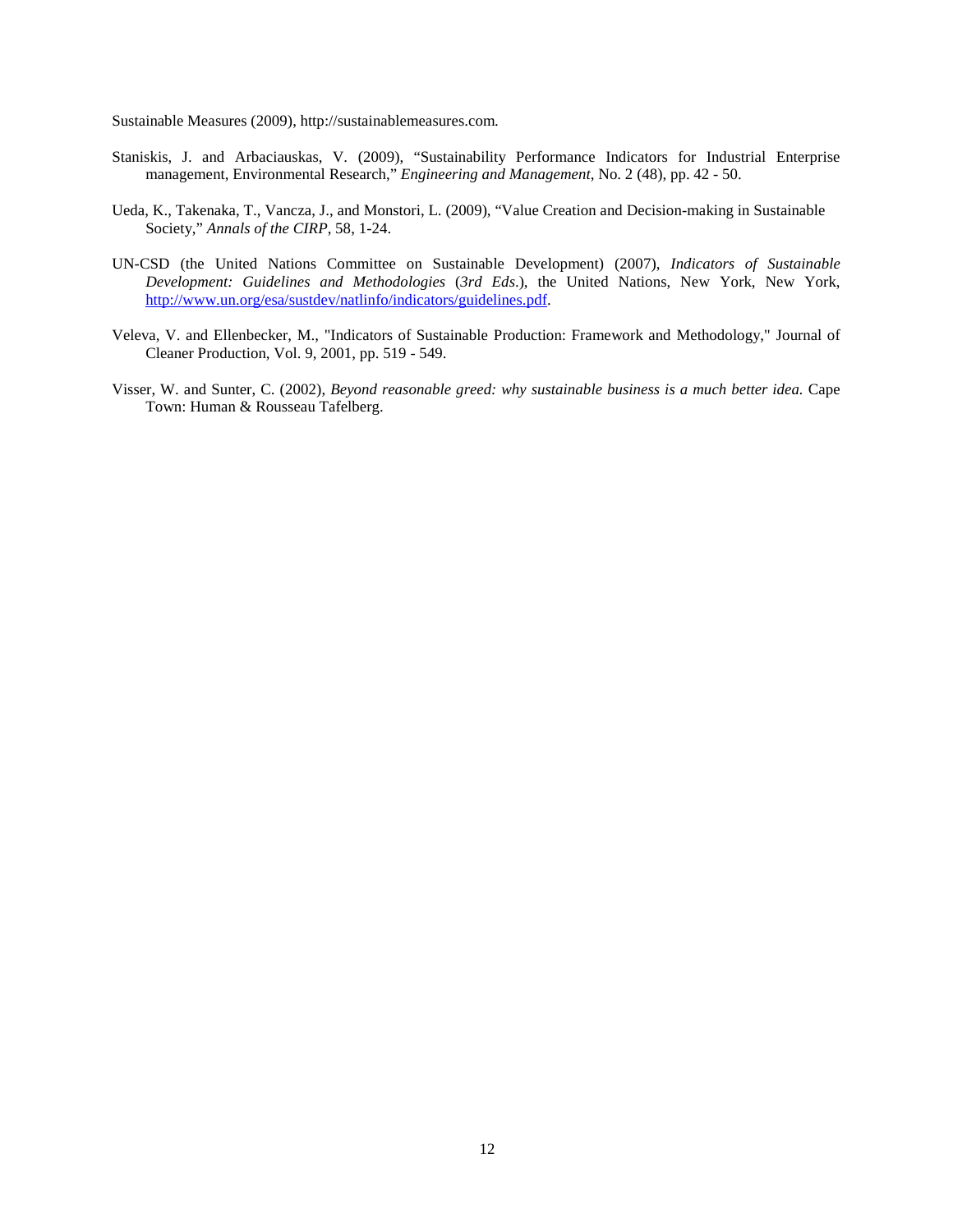

**Figure 1. NIST Indicator categorization structure containing three main dimensions of sustainability, economic, environmental, and social, and two additional dimensions, technological advancement and performance management**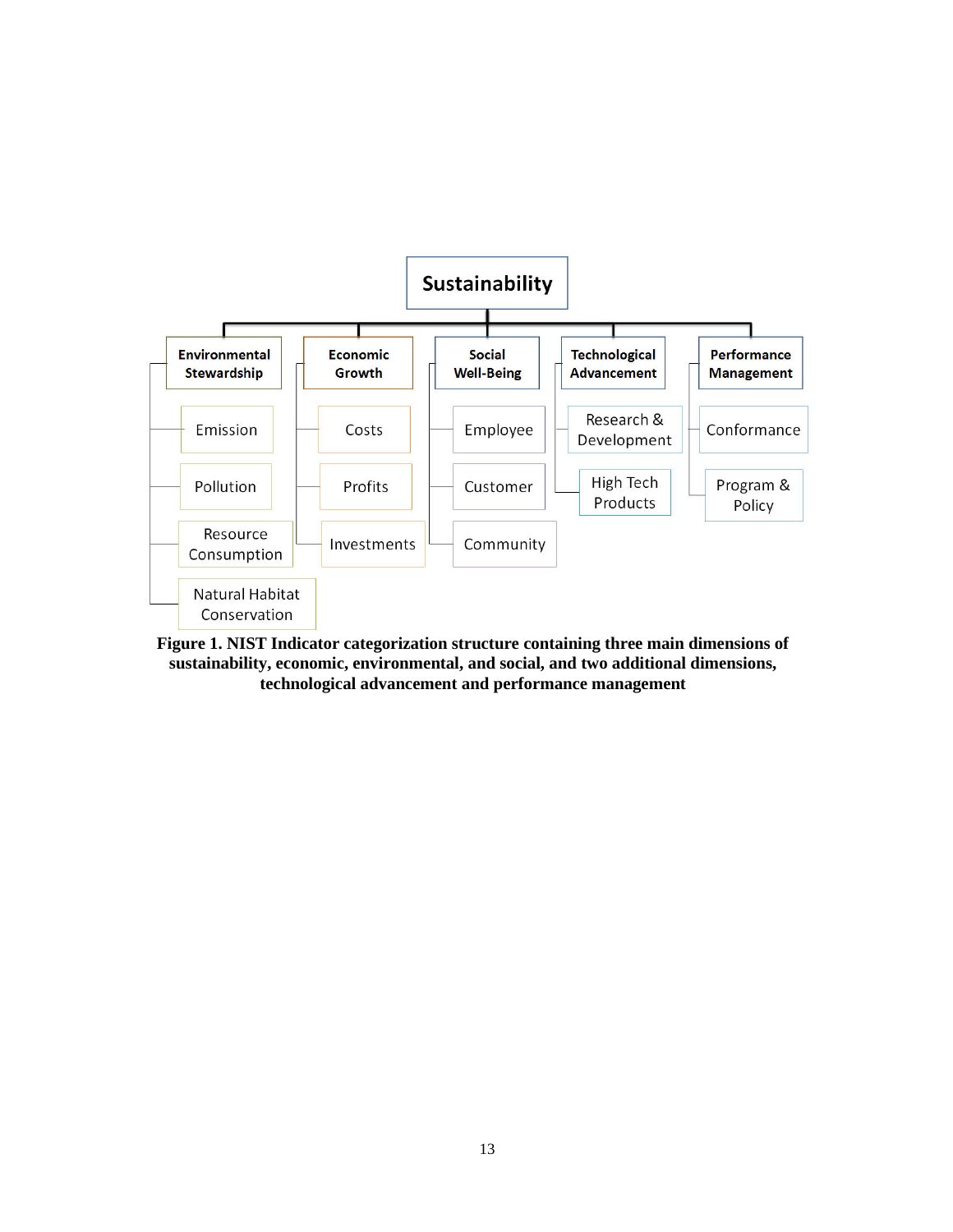| Resource                                                                                                                                                 | Measurement                                                                                 | unit             | Measurement<br>scope or scale<br>(product/<br>organization/<br>time period) |                       |         | Relevance to<br>the available<br>indicator sets |  |                      |                       |             |
|----------------------------------------------------------------------------------------------------------------------------------------------------------|---------------------------------------------------------------------------------------------|------------------|-----------------------------------------------------------------------------|-----------------------|---------|-------------------------------------------------|--|----------------------|-----------------------|-------------|
| <b>Material</b>                                                                                                                                          |                                                                                             |                  |                                                                             | Val $ /Prd /Org $ [t] |         | FORD GRI- ISO-<br>-PSI                          |  | G <sub>3</sub> 14031 | OEC UN-<br><b>CEI</b> | <b>CSD</b>  |
| □                                                                                                                                                        | Specific material used                                                                      | #,\$             | $\circ$                                                                     | $\mathcal{O}$         | $\circ$ |                                                 |  | $\mathbf v$          |                       |             |
| Overall                                                                                                                                                  | $\Box$ Material Intensity (total material used/total revenue)                               | %                | $\circ$                                                                     | $\mathcal{O}$         | Δ       |                                                 |  |                      | $\mathbf{v}$          | $\mathbf v$ |
| Virgin (Natural)<br>□                                                                                                                                    | Specific virgin material used                                                               | #, $\zeta$       | $\circ$                                                                     | $\mathcal{O}$         | Δ       | v                                               |  | $\mathbf{v}$         |                       |             |
| Recycled<br>о                                                                                                                                            | Specific recycled material used                                                             | #,\$             | $\circ$                                                                     | $\mathcal{O}$         | Δ       | $\mathbf{v}$                                    |  | $\mathbf{v}$         |                       |             |
| Reused                                                                                                                                                   | $\Box$ Specific reused material used                                                        | #, \$            | $\circ$                                                                     | Δ                     | Δ       | $\mathbf{v}$                                    |  | $\mathbf{v}$         |                       |             |
| Repurposed<br>(for similar function)                                                                                                                     | $\Box$ Specific repurposed (similar function) material used                                 | #, $\mathsf{\$}$ | $\circ$                                                                     | Δ                     | Δ       |                                                 |  |                      |                       |             |
| Repurposed                                                                                                                                               | $\Box$ Specific repurposed (different function) material used                               | #, \$            | $\Omega$                                                                    | Δ                     | Λ       |                                                 |  |                      |                       |             |
| (for different function)<br>о<br>Remanufactured                                                                                                          | Specific remanufactured material used                                                       | # $,$ \$         | $\circ$                                                                     | Δ                     | Δ       | $\mathbf{v}$                                    |  | $\mathbf{v}$         |                       |             |
| Eco-toxic                                                                                                                                                | $\Box$ Regulated eco-toxic materials used                                                   | #,\$             | $\circ$                                                                     | Δ                     | Δ       |                                                 |  | $\mathbf v$          |                       |             |
|                                                                                                                                                          | $\Box$ Regulated eco-toxic materials used by contracted service<br>providers                | #, \$            | $\circ$                                                                     | Δ                     | Δ       |                                                 |  | $\mathbf{v}$         |                       |             |
| □                                                                                                                                                        | Materials used during after-sales servicing of products.                                    | #, \$            | $\circ$                                                                     | $\pmb{\mathsf{x}}$    | Δ       |                                                 |  | $\mathbf v$          |                       |             |
| <b>Auxiliary</b>                                                                                                                                         | Fluid consumption<br>(oil, lubricant, coolant, solvent, etc.)                               | #, \$            | $\circ$                                                                     | 0                     | Δ       |                                                 |  |                      |                       |             |
|                                                                                                                                                          | $\Box$ Recyclable and reusable materials used by contracted<br>service providers            | #,\$             | $\circ$                                                                     | Δ                     | Δ       |                                                 |  | $\mathbf{v}$         |                       |             |
|                                                                                                                                                          | Percentage of products sold and their packaging materials<br>that are reclaimed by category | %                | $\theta$                                                                    | $\mathbf{x}$          | Λ       |                                                 |  |                      |                       |             |
| #: specific number, \$: monetary value, %: percentage (rate),<br>Legend:<br>o: applicable, $\Delta$ : optional, x: not applicable, v: similar definition |                                                                                             |                  |                                                                             |                       |         |                                                 |  |                      |                       |             |

**Figure 2. Example analysis of indicators derived from environmental stewardship dimension and resource category**



**Figure 3. Structure of Resource Consumption aspect within Environmental Stewardship**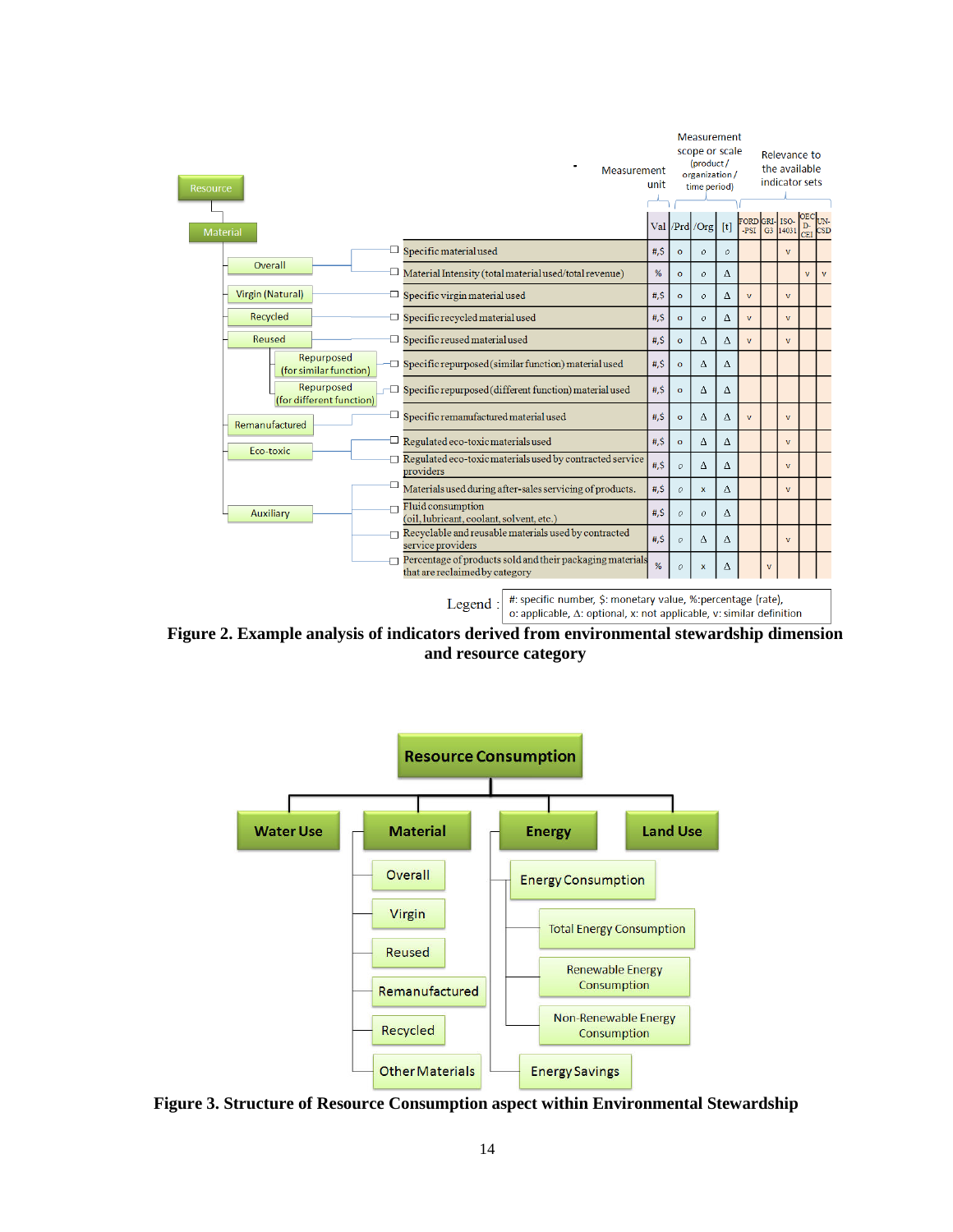

**Figure 4. Structure of Pollution aspect within Environmental Stewardship Dimension**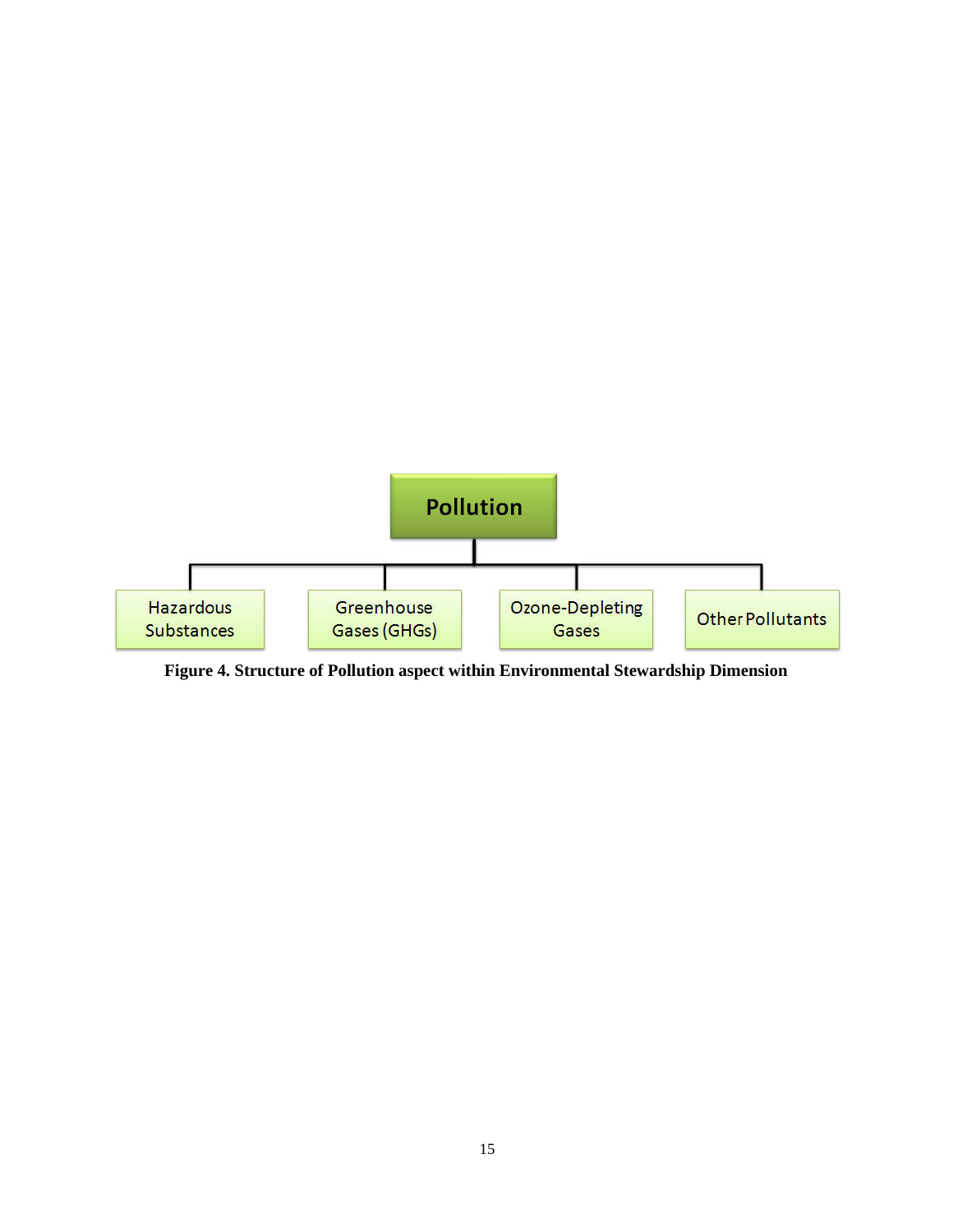

**Figure 5. Number of indictors in main categories and subcategories**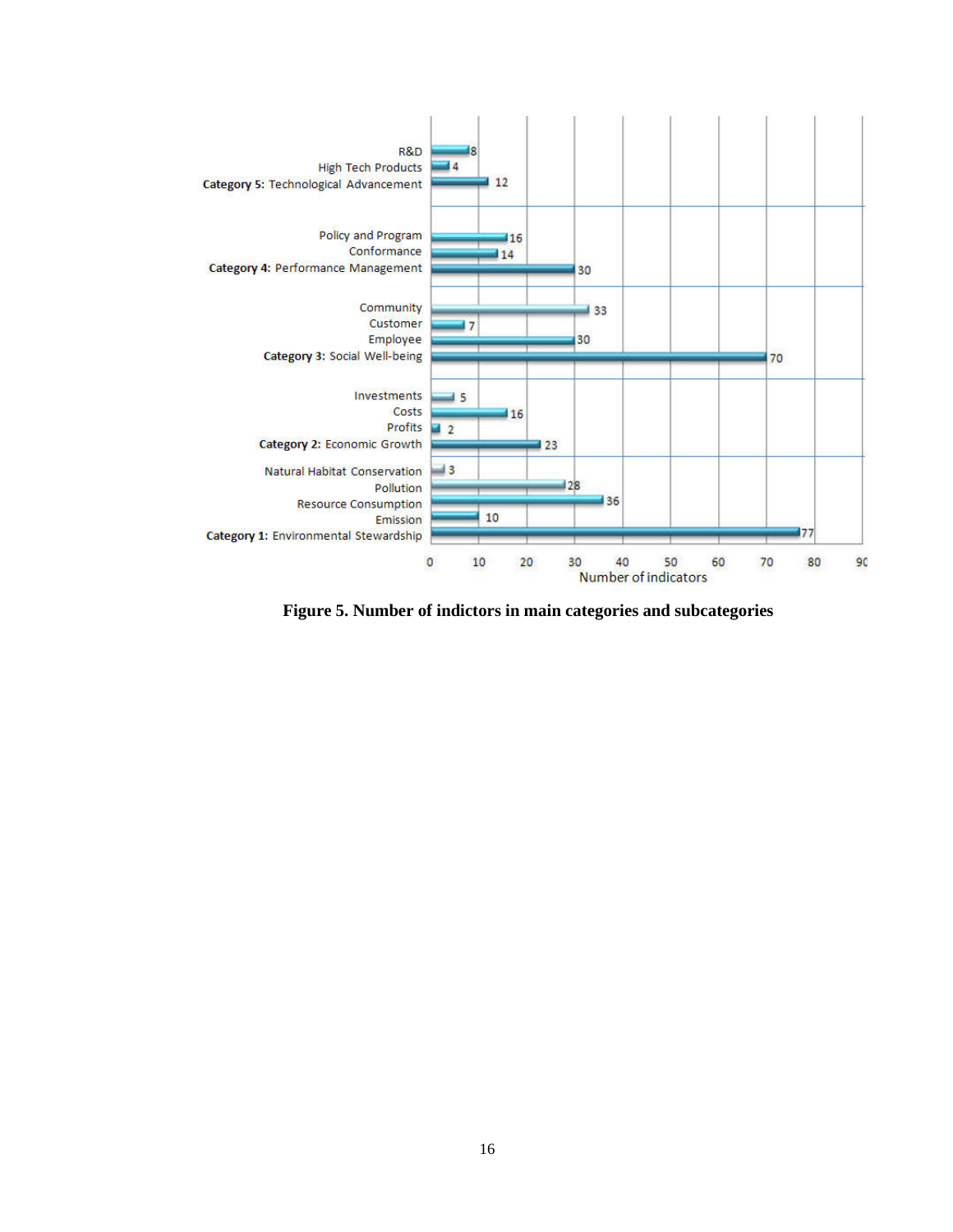

**Figure 6. Complete Structure of Social Well-being Dimension**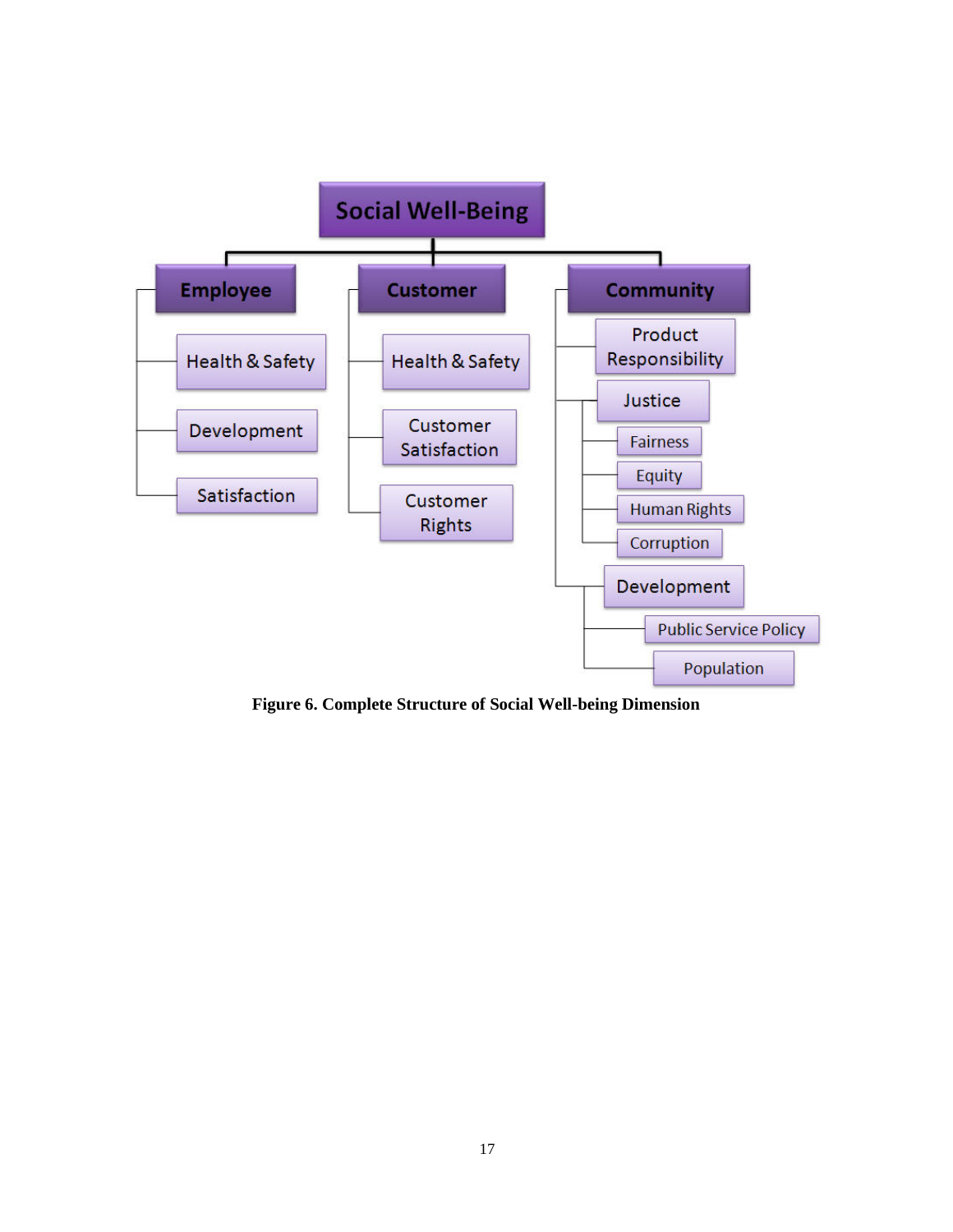

**Figure 7. Sustainability Evaluation Process**